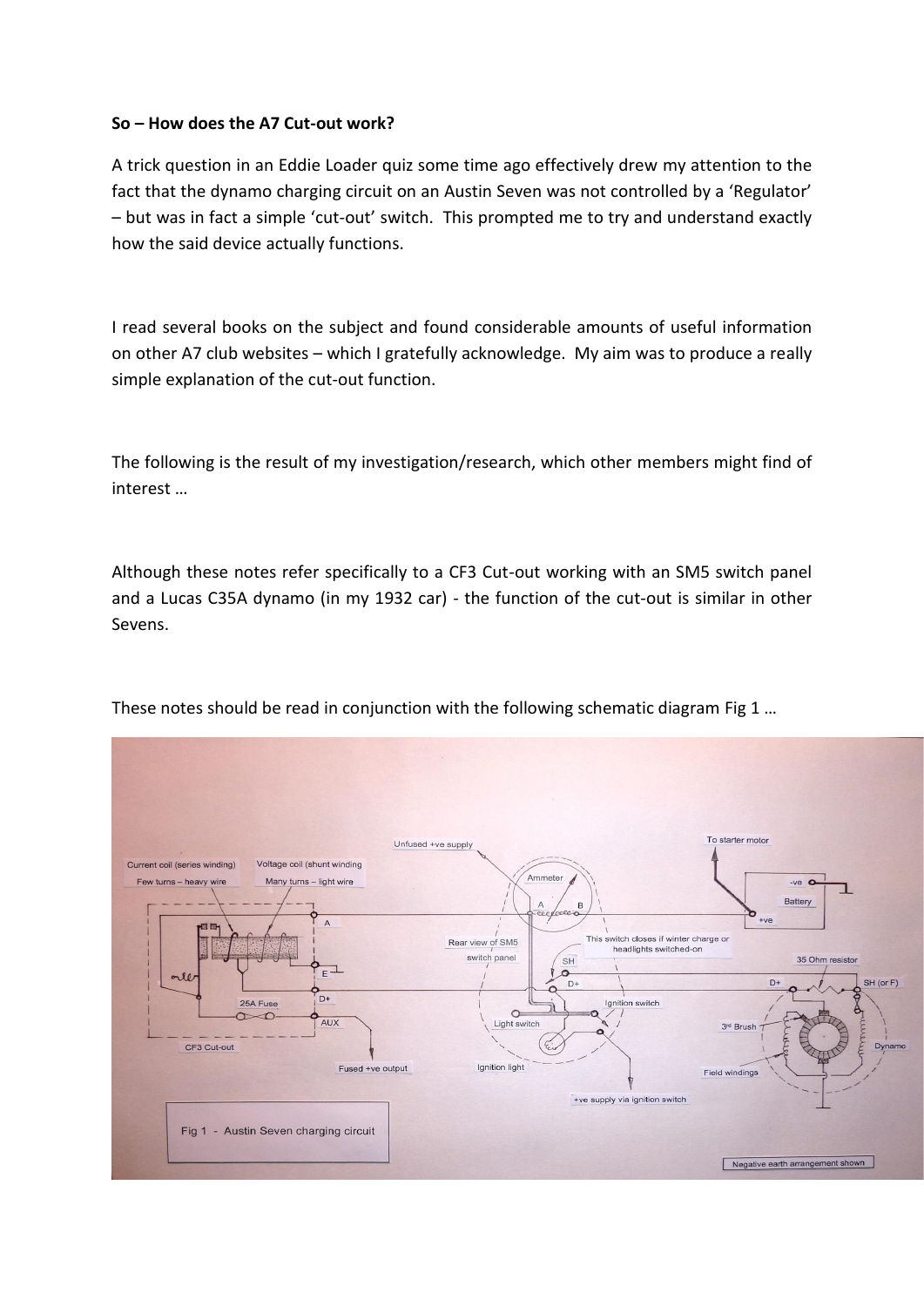## *Introduction* **…**

- The Cut-out is based on a soft iron core around which are wound two coils  $-$  a 'voltage' coil (sometimes called the 'shunt' winding) which has many turns of light gauge wire and a 'current' coil (sometimes called the 'series winding') that has fewer turns of heavier gauge wire and both coils are wound in the same direction. The core becomes magnetic when current flows in either winding and when current passes from the dynamo, the magnetism in the core attracts the Armature which overcomes the attention of the spring and causes the Cut-out contacts to close
- The Austin Seven dynamo has three brushes an earth brush, a positive brush and a third smaller brush, whose position around the commutator is to a degree adjustable. This adjustment affects the current in the dynamo field windings and is used to adjust the dynamo output. As a point of interest - the 'third brush' arrangement also rather cleverly causes a gradual reduction in dynamo output as rev's increase which prevents the charge rate from becoming too great at high rev's
- The field windings are normally supplied from the dynamo D+ terminal via a 35 Ohm resistor. However, if *'Winter charge'* is selected or the headlights are switched-on, then the switch between SH and D+ in the SM5 switch panel closes causing the 35 Ohm resistor to be by-passed. This means a greater voltage is applied to the dynamo field windings - causing an increased output from the dynamo

So what happens in practice?

*Stage 1 - Engine not running and ignition switched off* – The Cut-out contacts should be open - to prevent the battery from discharging through the dynamo

*Stage 2 – Ignition switched on* – The only available electrical power is from the battery. So, current passes through the ammeter, which shows a discharge because the battery is providing power to the coil. Also, the ignition light illuminates because it is earthed through the voltage coil of the Cut-out

*Stage 3 – Engine started and running at low rev's* – Everything remains as Stage 2 above because the dynamo is not producing enough power to change things. The ammeter continues to show a discharge and the ignition light remains illuminated

*Stage 4 – Engine rev's increased* – The dynamo produces more power at D+ and when this exceeds around 6.5 volts - the voltage coil in the cut-out is sufficiently energized for the magnetism in the core to attract the Armature causing the contacts to close. The dynamo now takes-over from the battery and the 'current' coil (because it is wound in the same orientation as the Voltage coil) assists the Voltage coil to keep the contacts closed thus overcoming the attention of the spring. The ammeter also hopefully shows a charge

*Stage 5 – Engine returns to low rev's* – The dynamo output reduces causing lower current (and thus magnetic effect) in the voltage coil and when current flows from the battery to